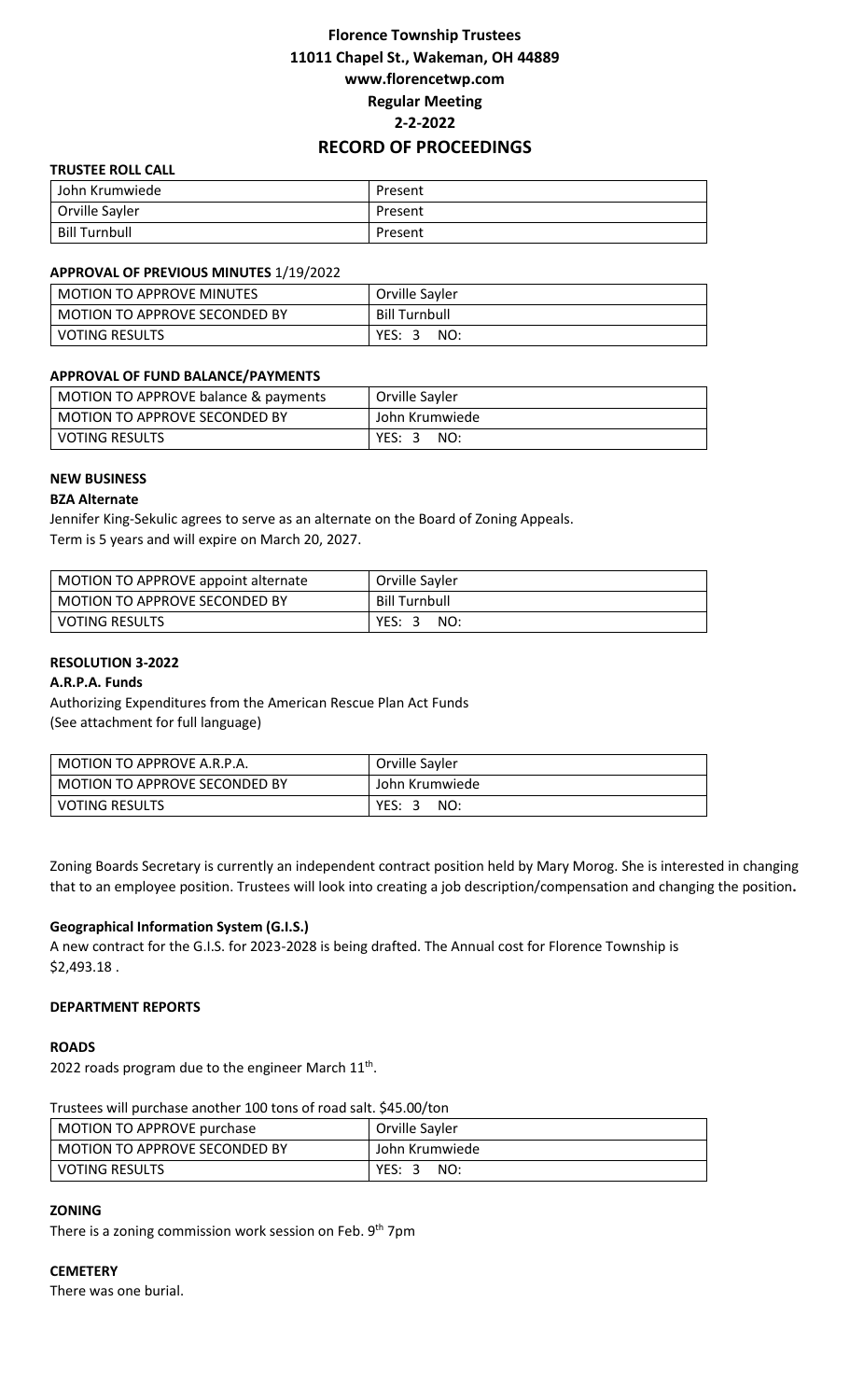# **MEETING ADJOURN**

| MOTION to adjourn               | Orville Sayler       |
|---------------------------------|----------------------|
| l MOTION TO APPROVE SECONDED BY | <b>Bill Turnbull</b> |
| l voting results                | YES: 3<br>NO:        |

| 2/7/22  | \$703.02    | Jeffery P Fantozzi                                             |                      |
|---------|-------------|----------------------------------------------------------------|----------------------|
| 2/7/22  | \$807.73    | Nicholas A Halliwell                                           |                      |
| 2/7/22  | \$376.25    | Caleb Hewlett                                                  |                      |
| 2/7/22  | \$1,389.69  | Misty Johannsen                                                |                      |
| 2/7/22  | \$891.12    | John K Krumwiede                                               |                      |
| 2/7/22  | \$887.16    | <b>William Turnbull</b>                                        |                      |
| 2/7/22  | \$1,078.35  | Edgar Allen Carder                                             |                      |
| 2/7/22  | \$2,333.14  | Tom J Murray Jr                                                |                      |
| 2/8/22  | \$584.24    | <b>Cheryl Park</b>                                             |                      |
| 2/9/22  | \$172.46    | OHIO EDISON                                                    |                      |
| 2/9/22  | \$74.98     | OHIO EDISON                                                    |                      |
| 2/9/22  | \$557.36    | OHIO EDISON                                                    |                      |
| 2/9/22  | \$691.85    | Columbia Gas                                                   |                      |
| 2/9/22  | \$99.99     | Time Warner Cable - Northeast                                  |                      |
| 2/9/22  | \$356.89    | Columbia Gas                                                   |                      |
| 2/9/22  | \$329.55    | Columbia Gas                                                   |                      |
| 2/9/22  | \$382.80    | CenturyLink                                                    |                      |
| 2/9/22  | \$86.21     | Coles Energy - Mickey Mart                                     |                      |
| 2/9/22  | \$557.03    | Huntington National Bank                                       |                      |
| 2/14/22 | \$56.80     | <b>SCHOOL DIST INCOME TAX</b>                                  |                      |
| 2/14/22 | \$2,068.63  | <b>US Treasury</b>                                             |                      |
| 2/14/22 | \$315.32    | TREASURER OF STATE OF OHIO                                     |                      |
| 2/15/22 | \$362.70    | Huntington National Bank                                       |                      |
| 2/15/22 | \$164.30    | John Deere Financial                                           |                      |
| 2/15/22 | \$27.44     | Lakeshore Tool & Equipment<br>ERIE MATERIALS, INC. (ERIE GROUP | <b>FUND BALANCES</b> |
| 2/15/22 | \$453.20    | CO'S)                                                          | 1000 General         |
| 2/15/22 | \$464.91    | <b>CARRICO TRUCKING</b>                                        | 2011 MLV             |
| 2/15/22 | \$652.23    | Lehigh Hanson                                                  | 2021 Gasoline        |
| 2/15/22 | \$29.75     | <b>Atlantic Emergency Solutions</b>                            | 2031 Road &          |
| 2/15/22 | \$119.00    | FIRELANDS REG. MED. CENTER                                     | 2041 Cemete          |
| 2/15/22 | \$70.00     | <b>Mercy Occupational Health</b>                               | 2191 Fire            |
| 2/15/22 | \$159.99    | <b>NAPA AUTO PARTS</b>                                         | 2273 A.R.P.          |
| 2/15/22 | \$422.00    | EHOVE CAREER ADULT CENTER                                      | 4901 Fire Equ        |
| 2/16/22 | \$232.02    | <b>CARRICO TRUCKING</b>                                        |                      |
| 2/16/22 | \$91.81     | <b>NAPA AUTO PARTS</b>                                         |                      |
| 2/16/22 | \$100.00    | Lorain County Fire Chief's Association                         |                      |
| 2/16/22 | \$809.00    | <b>Gold Star Awards</b>                                        |                      |
| 2/16/22 | \$10,145.00 | Lorain County Fire Chief's Association                         |                      |
| 2/16/22 | \$480.00    | Infiniti web design                                            |                      |

| 1000 General       | \$345,958.09 |
|--------------------|--------------|
| 2011 MLV           | \$7,721.44   |
| 2021 Gasoline      | \$65,834.16  |
| 2031 Road & Bridge | \$22,507.64  |
| 2041 Cemetery      | \$10,041.44  |
| 2191 Fire          | \$30,039.54  |
| 2273 A.R.P.        | \$123,815.75 |
| 4901 Fire Equip    | \$108,981.08 |
|                    |              |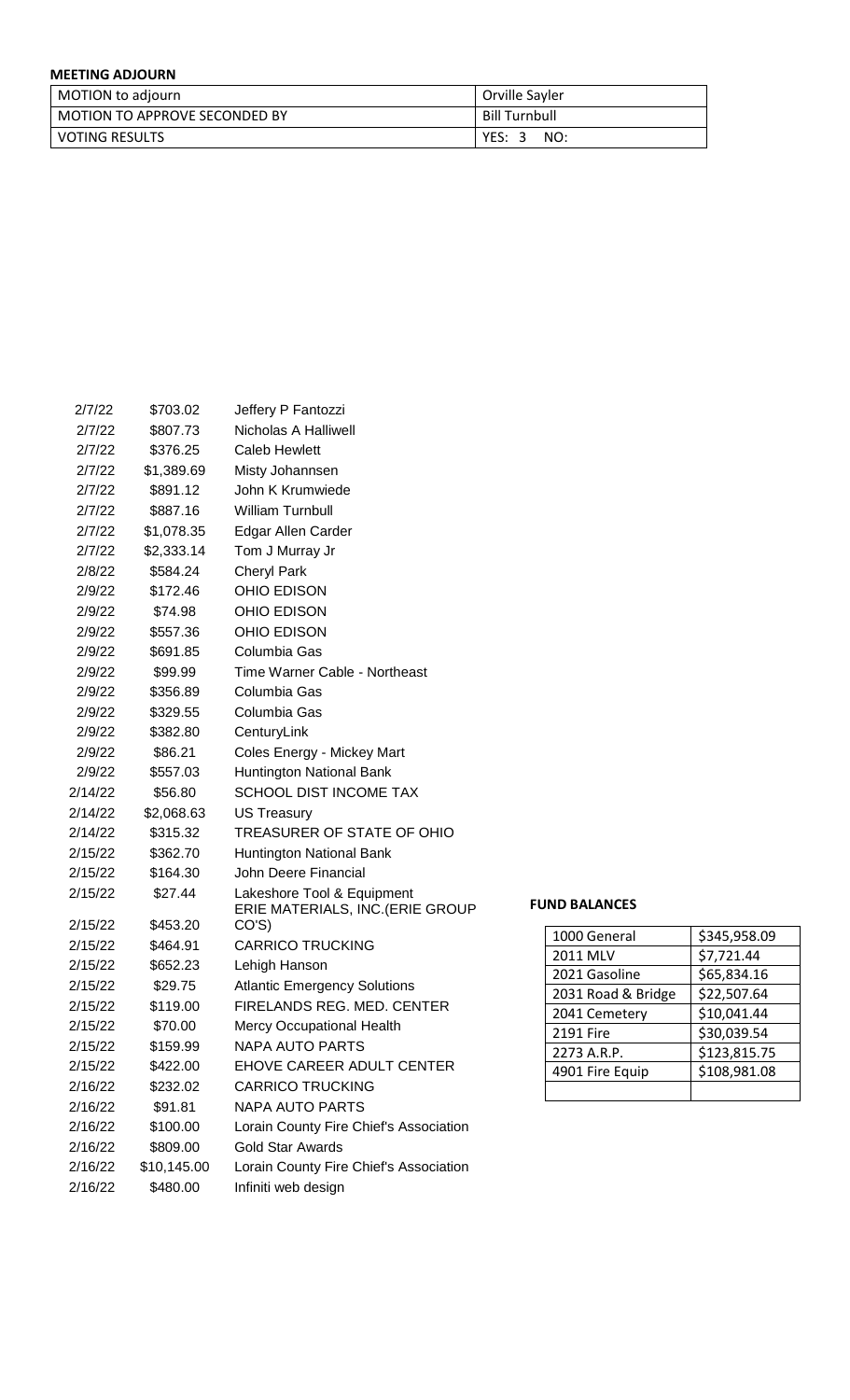# **RESOLUTION NO. 03-2022**

*Authorizing Expenditure from American Rescue Plan Act Funds*

*Erie County, Ohio*

# **Be It Resolved** *by the Township Trustees of Florence Township*

**WHEREAS**, this date, February 2nd, 2022, Trustee Orville Sayler moved the adoption of the following Resolution:

**WHEREAS**, the Township has received a distribution of monies (the "ARPA Funds") from the American Rescue Plan Act of 2021 ("ARPA" or the "Act"); and

**WHEREAS**, Congress passed the Act effective March 11, 2021; and

**WHEREAS**, Section 603 created the Coronavirus Local Fiscal Recovery Fund which, among other things, appropriated money to cities, nonentitlement units of local government, and counties to mitigate the fiscal effects stemming from the public health emergency with respect to the Coronavirus Disease (Covid-19); and

**WHEREAS**, Section 603(c) generally provides that:

(1) USE OF FUNDS. Subject to paragraph (2), and except as provided in paragraphs (3) and (4), a metropolitan city, nonentitlement unit of local government, or county shall only use the funds provided under a payment made under this section to cover costs incurred by the metropolitan city, nonentitlement unit of local government, or county, by December 31, 2024 -

(A) to respond to the public health emergency with respect to the Coronavirus Disease 2019 (COVID–19) or its negative economic impacts, including assistance to households, small businesses, and nonprofits, or aid to impacted industries such as tourism, travel, and hospitality;

(B) to respond to workers performing essential work during the COVID–19 public health emergency by providing premium pay to eligible workers of the metropolitan city, nonentitlement unit of local government, or county that are performing such essential work, or by providing grants to eligible employers that have eligible workers who perform essential work;

(C) for the provision of government services to the extent of the reduction in revenue of such metropolitan city, nonentitlement unit of local government, or county due to the COVID–19 public health emergency relative to revenues collected in the most recent full fiscal year of the metropolitan city, nonentitlement unit of local government, or county prior to the emergency; or

(D) to make necessary investments in water, sewer, or broadband infrastructure.

**WHEREAS**, Department of Treasury Final Rule, published on January 6, 2022, and effective April 1, 2022, provides in part that:

Treasury presumes that up to \$10 million in revenue has been lost due to the public health emergency and recipients are permitted to use that amount (not to exceed the award amount) to fund "government services." [The "standard allowance"].

**WHEREAS**, the Rule further observes that:

The standard allowance provides an estimate of revenue loss that is based on an extensive analysis of average revenue loss across states and localities, and offers a simple, convenient way to determine revenue loss particularly for Coronavirus State and Local Fiscal Recovery Fund's smallest recipients. This change is intended to promote administrative efficiency and simply revenue loss calculation for smaller recipients.

**WHEREAS**, the Rule further clarifies that recipients can use:

SLFRF funds on government services up to the revenue loss amount, whether that be the standard allowance amount or the amount calculated using the [Final Rule four-step process]. Government services generally include any service traditionally provided by a government, unless treasury has stated otherwise.

**WHEREAS**, some common examples of "government services" expressly recognized by Treasury are as follows:

- Road building and maintenance, and other infrastructure
- Health services